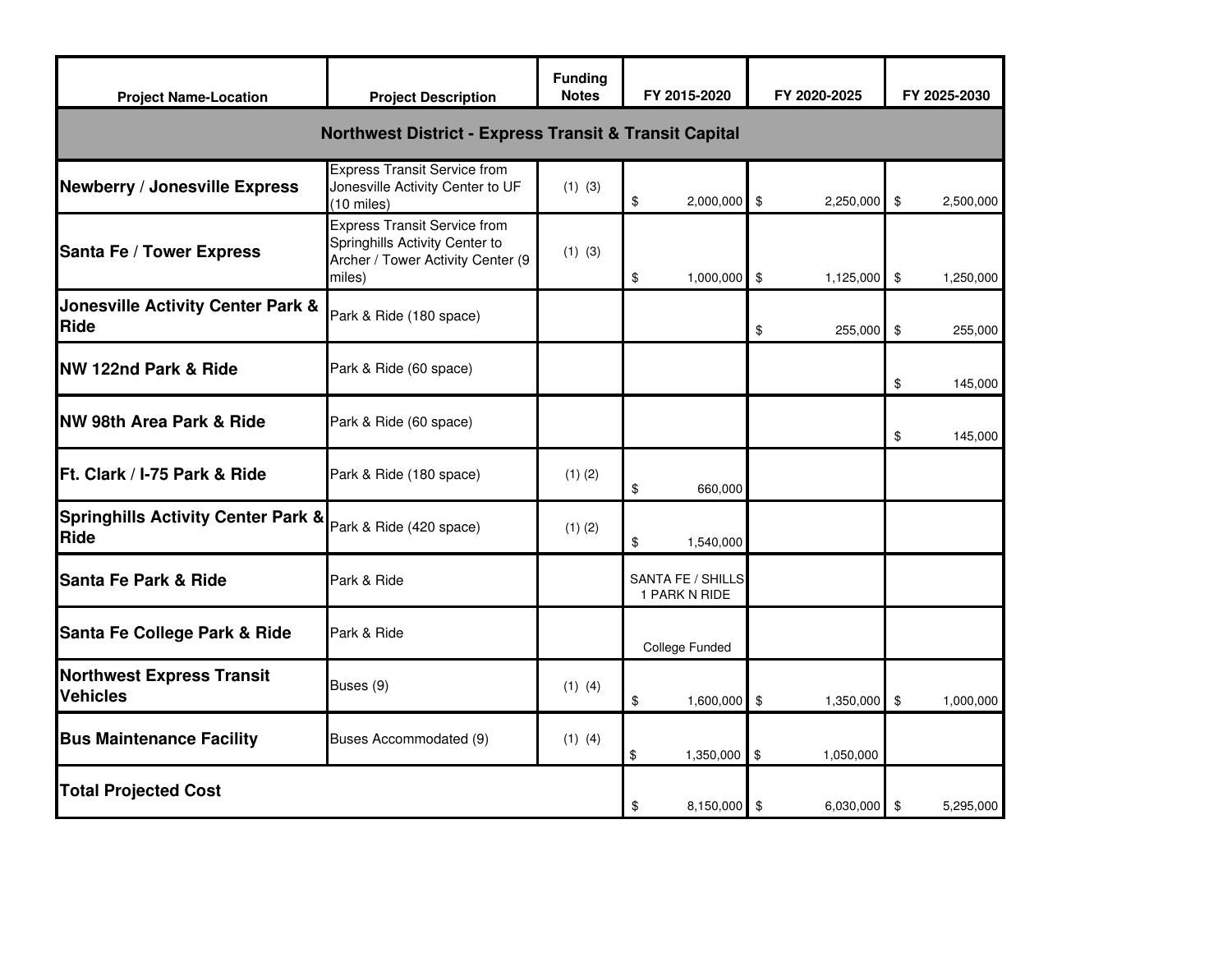| <b>Project Name-Location</b>                                      | <b>Project Description</b>                                                                                           | <b>Funding</b><br><b>Notes</b> | FY 2015-2020 |              |                | FY 2020-2025 | FY 2025-2030  |           |
|-------------------------------------------------------------------|----------------------------------------------------------------------------------------------------------------------|--------------------------------|--------------|--------------|----------------|--------------|---------------|-----------|
| <b>Southwest District - Express Transit &amp; Transit Capital</b> |                                                                                                                      |                                |              |              |                |              |               |           |
| <b>Haile Plantation Express</b>                                   | <b>Express Transit Service from</b><br>Haile Plantation to UF (10 Miles)                                             | $(1)$ $(3)$                    | \$           | 2,000,000 \$ |                | 2,250,000    | $\sqrt[6]{3}$ | 2,500,000 |
| Santa Fe / Tower Express                                          | <b>Express Transit Service from</b><br>Springhills Activity Center to<br>Archer / Tower Activity Center (9<br>miles) | $(1)$ $(3)$                    | \$           | 1,000,000 \$ |                | 1,125,000    | \$            | 1,250,000 |
| <b>Veterans Park &amp; Ride</b>                                   | Park & Ride (60)                                                                                                     |                                |              |              | \$             | 120,000      |               |           |
| Tower / Archer Activity Center<br>Park & Ride                     | Park & Ride (120)                                                                                                    |                                | \$           | 182,500      | \$             | 182,500      |               |           |
| I-75 Park & Ride                                                  | Park & Ride (360)                                                                                                    | $(1)$ $(2)$                    | \$           | 1,320,000    |                |              |               |           |
| SW 62nd Area Park & Ride                                          | Park & Ride (60)                                                                                                     |                                |              |              |                |              | \$            | 145,000   |
| <b>SW 91st Park &amp; Ride</b>                                    | Park & Ride (120)                                                                                                    |                                |              |              |                |              | \$            | 290,000   |
| <b>Haile Plantation Park &amp; Ride</b>                           | Park & Ride (60)                                                                                                     |                                |              |              | \$             | 145,000      |               |           |
| <b>Southwest Express Transit</b><br><b>Vehicles</b>               | Buses (9)                                                                                                            | $(1)$ $(4)$                    | \$           | 1,600,000    | $\sqrt[6]{3}$  | 1,350,000    | \$            | 1,000,000 |
| <b>Bus Maintenance Facility</b>                                   | Buses Accommodated (9)                                                                                               | $(1)$ $(4)$                    | \$           | 1,350,000    | \$             | 1,050,000    |               |           |
|                                                                   |                                                                                                                      |                                |              |              |                |              |               |           |
| <b>Total Projected Cost</b>                                       |                                                                                                                      | \$                             | 7,452,500 \$ |              | $6,222,500$ \$ |              | 5,185,000     |           |